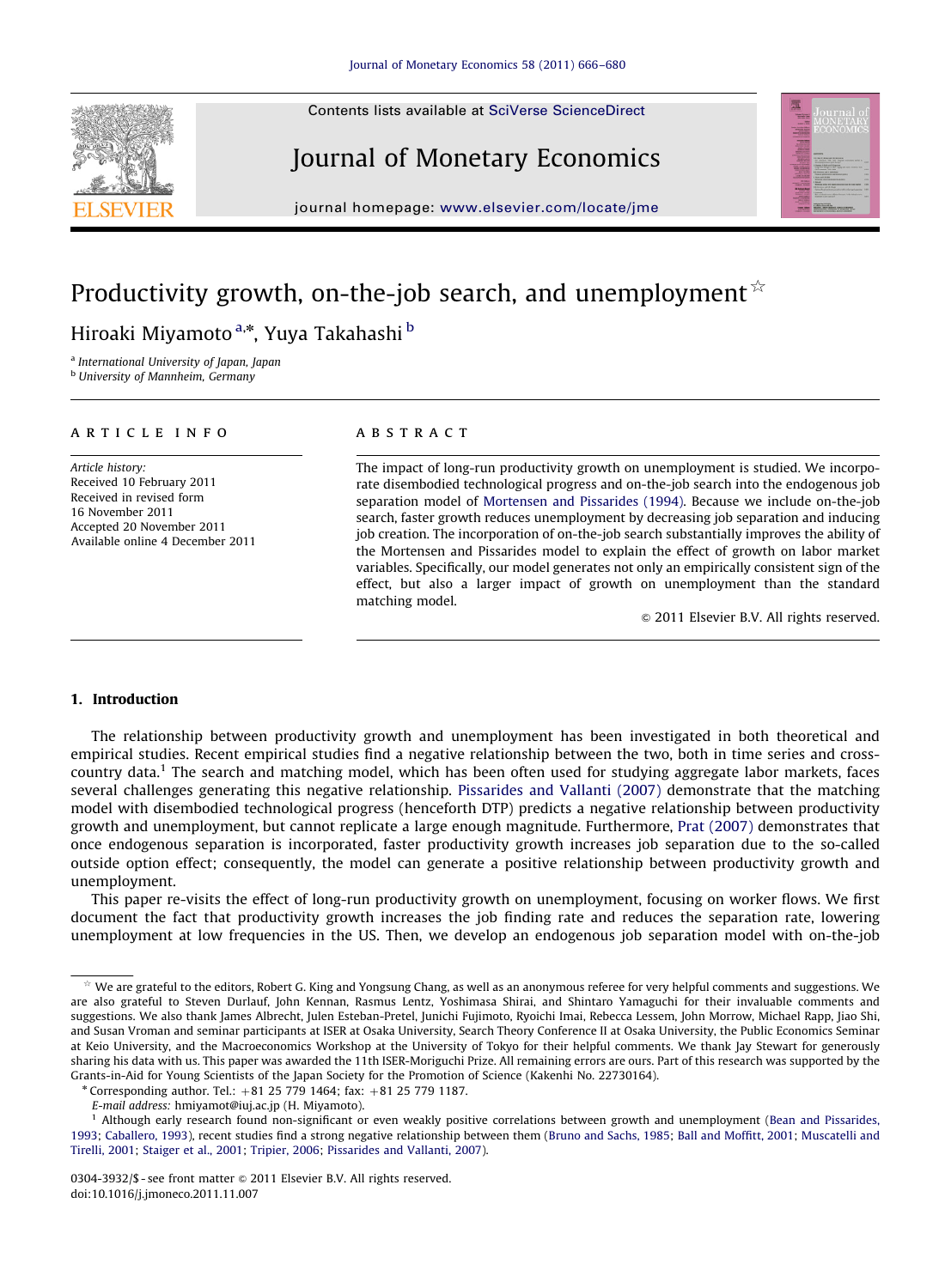search and DTP to account for the empirical findings. Our analysis yields two main results. First, in our model, the effect of productivity growth on the unemployment rate is negative and larger than in the search and matching model with DTP and exogenous separation. Second, our model predicts that growth reduces the separation rate, while the model without on-the-job search generates a positive relationship between growth and the separation rate. These differences are the results of incorporating on-the-job search into the model.

Incorporating on-the-job search is motivated by the fact that a large fraction of workers who leave their jobs move immediately to new jobs without entering unemployment ([Fallick and Fleischman, 2004](#page--1-0); Nagypál, 2005a). This gives rise to two channels through which faster productivity growth may reduce unemployment: an increased job finding rate and a reduced separation rate. First, on-the-job search adds another pool of workers for any new firm to recruit from. When productivity growth is high, increasing search activity by employed workers expands the pool of potential hires for firms. This induces more job creation and lowers unemployment. Second, the incorporation of the on-the-job search makes it more likely for the separation rate to fall when productivity growth increases. Faster productivity growth can reduce separation by increasing option value of the existing job match, but it can also increase separation by increasing the workers' outside option. The presence of on-the-job search weakens the second effect. In the model, workers in firms with low productivity jobs search for a better job. Some of the benefit from on-the-job search is shared with the firm through the wage. This allows otherwise unproductive jobs to survive, leading to lower job separation when productivity growth increases.

Incorporating endogenous job separation and on-the-job search substantially improves the ability of the standard matching model with DTP to account for the size of the impact of growth on unemployment. Using the standard matching model with DTP, [Pissarides and Vallanti \(2007\)](#page--1-0) show that a 1% decrease in the growth rate increases unemployment by about 0.01%, assuming Nash bargaining over wages. This is far from the estimated magnitude in the empirical literature. [Blanchard and Wolfers \(2000\)](#page--1-0) estimate that a 1% decline in the growth rate leads to a 0.25%–0.7% increase in the unemployment rate. [Pissarides and Vallanti \(2007\)](#page--1-0) find the effect to be 1.3%–1.5%. In our model, a one percentage point decline in productivity growth increases the unemployment rate by 0.23%. This result is in contrast with earlier studies by [Pissarides and Vallanti \(2007\)](#page--1-0) and [Prat \(2007\)](#page--1-0) both of which fail to find such a strong negative relationship between productivity growth and unemployment.<sup>2</sup>

The remainder of the paper is organized as follows. Section 2 presents salient features of the US aggregate labor market in the long-run, and discusses the relationship between productivity growth and the labor market. [Section 3](#page--1-0) develops a generalized Mortensen and Pissarides model with on-the-job search. In [Section 4,](#page--1-0) we calibrate the model parameters and present the results of quantitative comparative statics exercises. We also discuss the sensitivity of the numerical results to our choice of parameter values. [Section 5](#page--1-0) concludes.

#### 2. US labor market facts

In this section, we present some of the salient features of the US aggregate labor market in the long-run. We use this to discuss the relationship between productivity growth and the labor market. We focus on productivity growth, g, and three labor market variables: the unemployment rate  $u$ , the job finding rate  $f$ , and the separation rate  $s$ .

Labor productivity growth is measured by the first difference of logged labor productivity. We use real output per person in the non-farm business sector as labor productivity. $3$  The unemployment rate is the quarterly average of seasonally adjusted monthly data constructed by the BLS using the Current Population Survey (CPS) data.

Dynamics of the unemployment rate are determined by the underlying flows in and out of unemployment, particularly the rates at which workers match with and separate from jobs. In this paper, we define the job finding rate as the rate of transition from unemployment to employment, and the separation rate as the rate of transition from employment to unemployment. [Shimer \(2007\)](#page--1-0) uses short-term unemployment data and total unemployment data to pin down these rates. Following [Shimer's \(2007\)](#page--1-0) time aggregation correction, we measure job finding and separation rates from the CPS over the 1948Q1–2005Q1 period.

Since our focus is the long-run relationship between productivity growth, the unemployment rate, and rates of worker flows, we use band-pass filtering to isolate the long-term components of productivity growth and labor market variables. Let  $y_t$  be a quarterly time series, and let  $y_t^*$  denote its trend. Following [Staiger et al. \(2001\),](#page--1-0)  $y_t^*$  is estimated by passing  $y_t$ through a two-sided low pass filter, with a cutoff frequency of 15 years.<sup>4</sup> Essentially, this estimates  $y_t^*$  as a long two-sided weighted moving average of  $y_t$  with weights that sum to one. Estimates of the trend at the beginning and end of the

 $<sup>2</sup>$  The search and matching theory predicts that the impact of productivity growth on unemployment depends on the extent to which new technology</sup> is embodied in new jobs ([Mortensen and Pissarides, 1998](#page--1-0); [Pissarides and Vallanti, 2007\)](#page--1-0). The standard search and matching model with disembodied technological progress predicts that a faster rate of productivity growth reduces unemployment through the so called capitalization effect [\(Pissarides,](#page--1-0) [2000](#page--1-0); chapter 3). On the other hand, in the model with embodied technological progress, faster productivity growth increases unemployment through creative destruction [\(Aghion and Howitt, 1994](#page--1-0), [1998](#page--1-0); [Postel-Vinay, 2002\)](#page--1-0).

<sup>3</sup> The Bureau of Labor Statistics (BLS) constructs this quarterly time series as part of its Major Sector Productivity and Costs program. Using output per hour or total factor productivity as a measure of labor productivity yields similar results, but we use this series because it is a natural way to consider productivity in the standard search and matching model.

<sup>&</sup>lt;sup>4</sup> We also adopt the definition of the business cycle as the cyclical components between 1.5 years and 8 years, following [Baxter and King \(1999\)](#page--1-0) and [Stock and Watson \(1999\)](#page--1-0). When we use these limits as the definition of the business cycle, we obtain similar results.